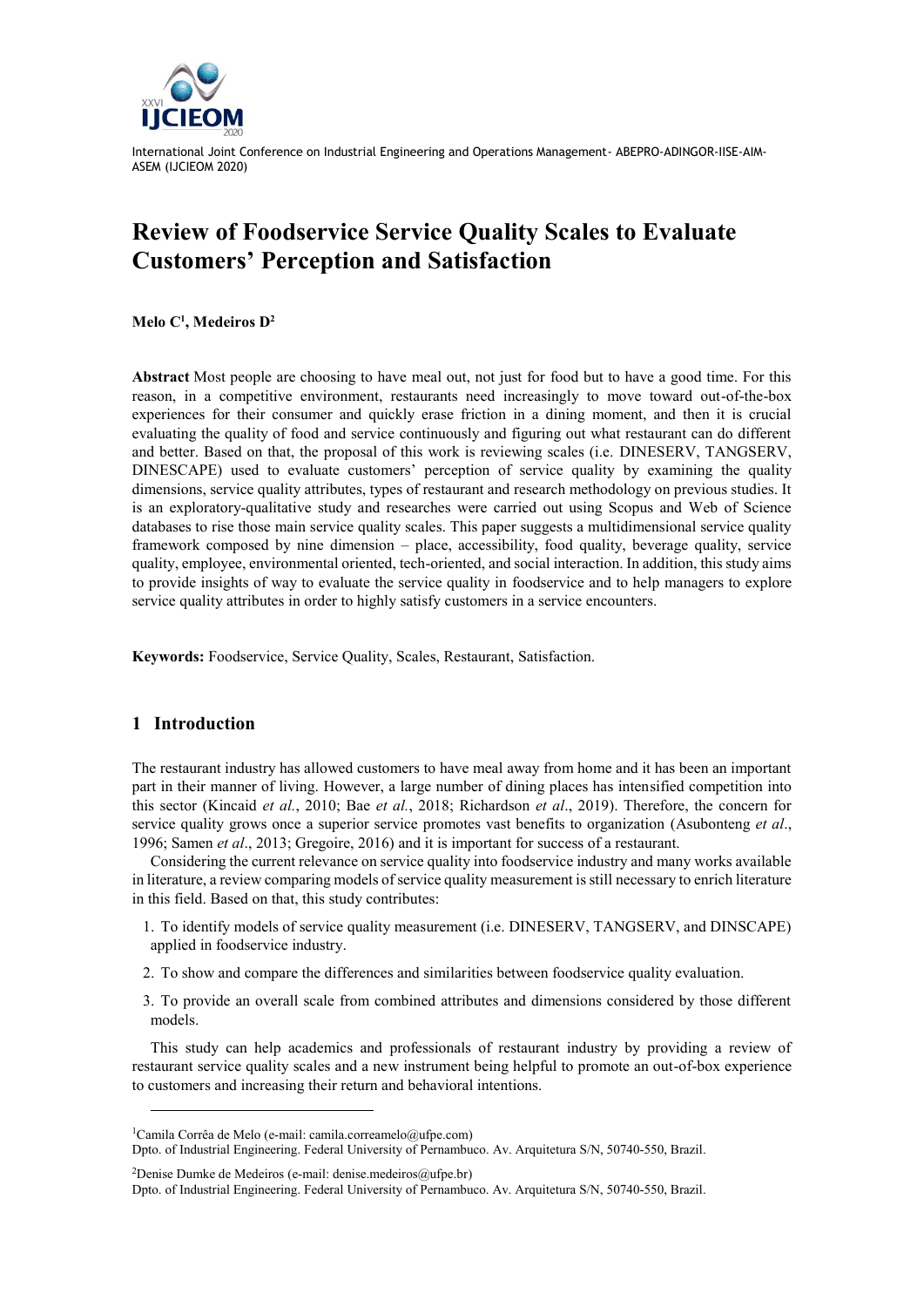

The paper is organized as follow: first, we introduce the relevance of service quality in restaurants and the contribution of this study to literature. In the second section, the article brings a review in literature of main concepts relate to foodservice and to measurement models of service quality in dining places. In the third part, we present a discussion and propose a 9-dimensions instrument. Finally, we conclude our study by summering the past discussions and present limitation of the paper and future works.

# **2 Foodservice Industry**

The foodservice industry "is defined in its broadest sense to mean all establishments where food is regularly served outside the home" including a broad range of restaurants, schools, hospital, hotel food and beverage, convenience stores, supermarkets, service delis, coffee shops, cruise lines, child care, and so on (Palacio and Theis, 2015; Gregoire, 2016).

A restaurant is a "separate or front-of-the-house kitchen fully enclosed guest seating area that include a server or ordering station" (Manask and Schechter, 2008). The dining market may be classified into many categories: quick service, fast casual, midscale, upscale (Katsigris and Thomas, 2009).

Additionally, Dahamer and Kahl (2000) consider a continuum to classify those types of establishment: one end is restaurants with less service, no cover or basic tablecloth, quick speed, food prepared fast, and simply; other side of continuum is places with fancy surrounding, low pace, silver cutlery and crystal glasses, and well-prepared and good presentation foods and beverage.

#### **3 Service Quality**

Service quality is an important element in a competitive environment. Hernon *et al*. (2015) say that service quality "is multidimensional", considering two important dimension: content that is related to visit reason (i.e. eat a meal, have fun with friends), and context which is associated with the experience itself (i.e. interaction with people's service, comfort of place's atmosphere).

It is a complex concept because it involves tangible and intangible aspects (Kivela *et al., 1999;*.Hernon *et al*., 2015). According to Grönroos (1984) services demand many interactions between buyer and sellers through production-consumption process. Based on that, the service quality requires a following up of the businesses' overall system, watching beside service production as well as delivery process (Parasuraman *et al*., 1985; Schneider and White, 2003).

Service quality is depended of two variable: expected service and perceived service (Grönroos, 1984; Parasuraman *et al*., 1985; Gummesson *et al*., 2015) Also, Parasuraman *et al*. (1985) highlights that because of lack of a tangible evidences to evaluate quality in service, customers are influenced by cues. Further, the essential of service quality is to make customers recognize hospitality, caring, well-being and reliability of a service (Chen *et al*., 2015)

#### **4 Models of Service Quality Measurement to Restaurant**

#### *4.1 SERVQUAL*

SERVQUAL is the most popular and widely used scale to measure service quality (Demir *et al*., 2018). Parasuraman *et al*. (1985) first introduced the model with 10 dimensions which were reduced to five, namely empathy, tangibility, responsiveness, reliability and assurance. This scale contains 22 pairs of items  $-22$  perception items and 22 expectation items – and the service quality is measured by calculating the differences between the expectation and perception of the service quality, so it is known as gap model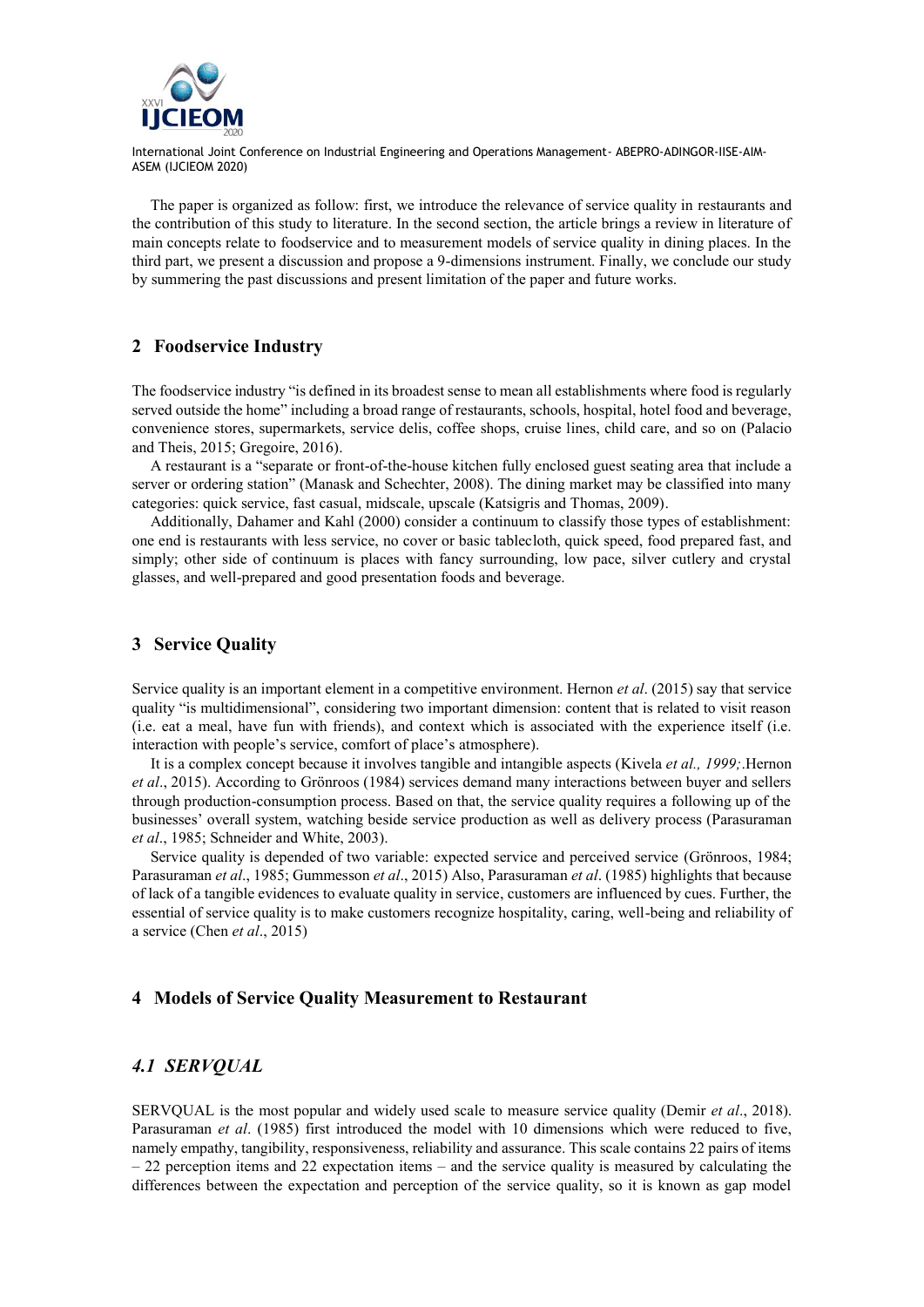

(Parasuraman *et al*., 1985; Buttle, 1996; Peitzika *et al*., 2020). Through gap analysis, a negative gap indicates that the actual service quality is perceived as poor and it need to be improved; and a positive gap shows that a higher service quality has been delivered to customer and exceeded customers' expectation (Brown and Swartz, 1989).

There are many different scales to measure service quality in restaurant based on modified SERVQUAL such as DINESERV, TANGSERV and DINESCAPE scale. Each ones established a framework and included factors are related to specific characteristics of restaurant sector. Following on this section, each measurement of service quality applied to restaurant will be described as well as studies will be presented to exemplify their application in different approaches.

# *4.2 DINESERV*

The SERVQUAL was modified to the restaurant industry resulting on DINESERV instrument. This model contains 29-items, which were initially measured on a sevenpoint Likert-type scale, and considers the five dimensions of service – reliability, assurance, responsiveness, tangible and empathy (Stevens *et al.*, 1995). It uses in measuring just the performance of restaurant to guide the needed improvements (Adeinat, 2019).

Numerous studies can be found in literature. (Bougoure and Neu, 2010) apply on fast food industry and noticed that reliability and tangible dimensions are important to service provided to customers. Keith and Simmers (2011) did a different application with the instrument by assessing the restaurant comment cards and matching the comments into all five DINESERV dimension.

Other interesting study was done by Kou *et al*. (2016) comparing differences on perception of revisiting and first time customers, and found that people visiting the place for the first time was influenced by responsiveness dimension and those returners consider tangible aspect such as dining atmosphere more important. Kim and Choi (2019) also did compare experiences perceptions between two different groups in restaurant using DINESERV - staff and customers at a free buffet restaurant.

#### *4.3 TANGSERV*

Tangible factors seemed to be underestimate by SERVQUAL and DINESERV. The TANGSERV scale was developed for measuring aspects that influences tangible quality in a food industry, including factor such as light, music and temperature, seating arrangement and food presentation; it initially considered 35 items grouped into seven dimensions, and then it was reduced to 13 itens classified into 3 dimensions – layout/design, product/service and ambiance/social. This model considers collection of data from responds' perception (Raajpoot, 2002)

Not many studies appear applying TANGSERV directly, most of them evaluate tangible using others scale (Lee *et al.*, 2016). Kincaid et *al*. (2010) applied the TANGSERV scale to a casual restaurant to examine which tangible attribute affect guest's behavior intentions and satisfaction about the overall experience and concluded that food, service and accessibility most influence the tangible quality experience.

# *4.4 DINESCAPE*

DINESCAPE is a multiple-item scale used to assess physical and personal factor in a dining environment at a fancy restaurant formed by 21 items into six factor – facility aesthetics, ambience, lighting, table setting, layout, and service staff, and it collects data about performance of a service encounter (Ryun and Jang, 2008).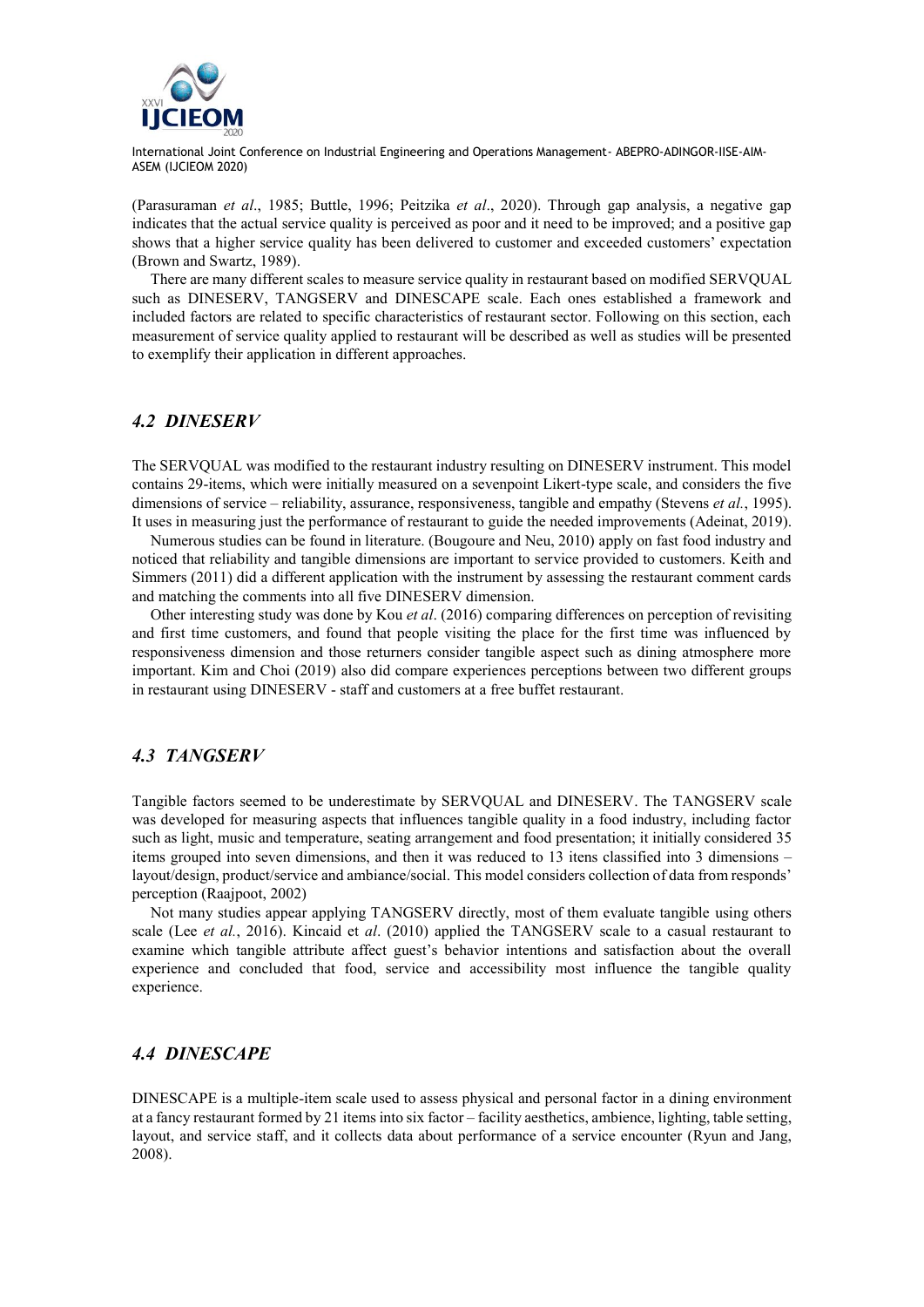

A study realized by Mahalingam *et al*. (2016) show an application of this scale to verify which one DINESCAPE factor most influences a revisiting customer in her or his favorite restaurant and they figured out that lighting, physical aesthetics and service staff play an important role in a dining experience. Alternatively, Taylor and Dipietro (2017) affirmed caution about using this scale and they proposed modified to six items into two factors.

# *4.5 Others Scales*

Apart from previous scale, there are others service quality measurement models that approach a specific group of attributes related to foodservice industry. As an important role in a service environment, CPS propose to evaluate perceived cleanliness and how it influences the overall service experience; it is formed by 12 items into 3 dimension (Shapoval *et al.*, 2018).

Cleanliness had already been explored on Barber and Scarcelli (2010) and Troung *et al*. (2017) considering as a critical element of the service experience. Still related to this attribute, sanitation was another factor identified in (Almanza *et al*, 2016) and it was analyzed by five-dimension instrument and its impact on evaluating customer's perception in a restaurant service.

Harrington *et al*. (2015) explore the relationship among music, impact on guest's atmosphere perception and intention to return and they proposed MUSICSCAPE model.

Environmental attributes were investigated by two instruments: ECOSERVE is a six-dimension instrument to evaluate perceived service quality in restaurant with green practices (Shapoval *et al.*, 2018), and GRSERV scale is a model applied to green restaurants that measuring service quality perception throughout 28-items and seven dimensions (Chen *et al*., 2015).

Finally, BEVQUAL is an instrument to appraise service quality in beverage, covered in six dimensions – ambiance, atmosphere, service quality, pricing, beverage quality and location – into 23 items (Bujisic *et al.*, 2018).

# **5 Discussion**

Each scale investigates service quality by a different dimension. Although DINESERV has a huge application in foodservice industry, it lacks of studying food quality dimension and its impact on guest's perceptions. Even though food is not the main reason for why people go to restaurant, it still has a considerable importance on the experience, so this model fails to analyze this factor (Ha and Jang, 2010). Most of statements on DINESERV are related to personal interaction between server and guest and tangible factors of a service process. A study presented by Hansen (2014) filled this gap by including a measure to meal experience.

Related to DINESCAPE and TANGSERV, they are two-quality-service measurements, which emphasize tangible aspects on a service such as atmosphere, decoration of establishment, and staff presentation. Those scales do not treat service by personal relationship, being a disadvantage if compared with DINESERV scale. Additionally, while TANGSERV brings food aspects, DINESCAPE does not investigate about it. Furthermore, all of dimension of DINESCAPE are included on TANGESERV scale, although it highlights the attribute of lighting, considering an independent dimension.

As noticed, many attributes are considered to evaluate service quality in restaurant fields, and there are no consensus about each one should be prioritized (Bougoure and Neu, 2010).

Therefore, based on service quality instruments showed previously, we propose to combine TANGSERV and DINESERV scales to create an original quality service measurement covering attributes of food, environment and service. Further, others features could be added to the model to incorporate evaluation of current trends on restaurant fields such as alternative foods (i.e. vegans, dietary restriction, and children), accessibility (i.e. children friendly, and disabled people), sustainability (i.e. eco-friendly, volunteer activities), and technological interaction (i.e. online order, online page, reviews). Another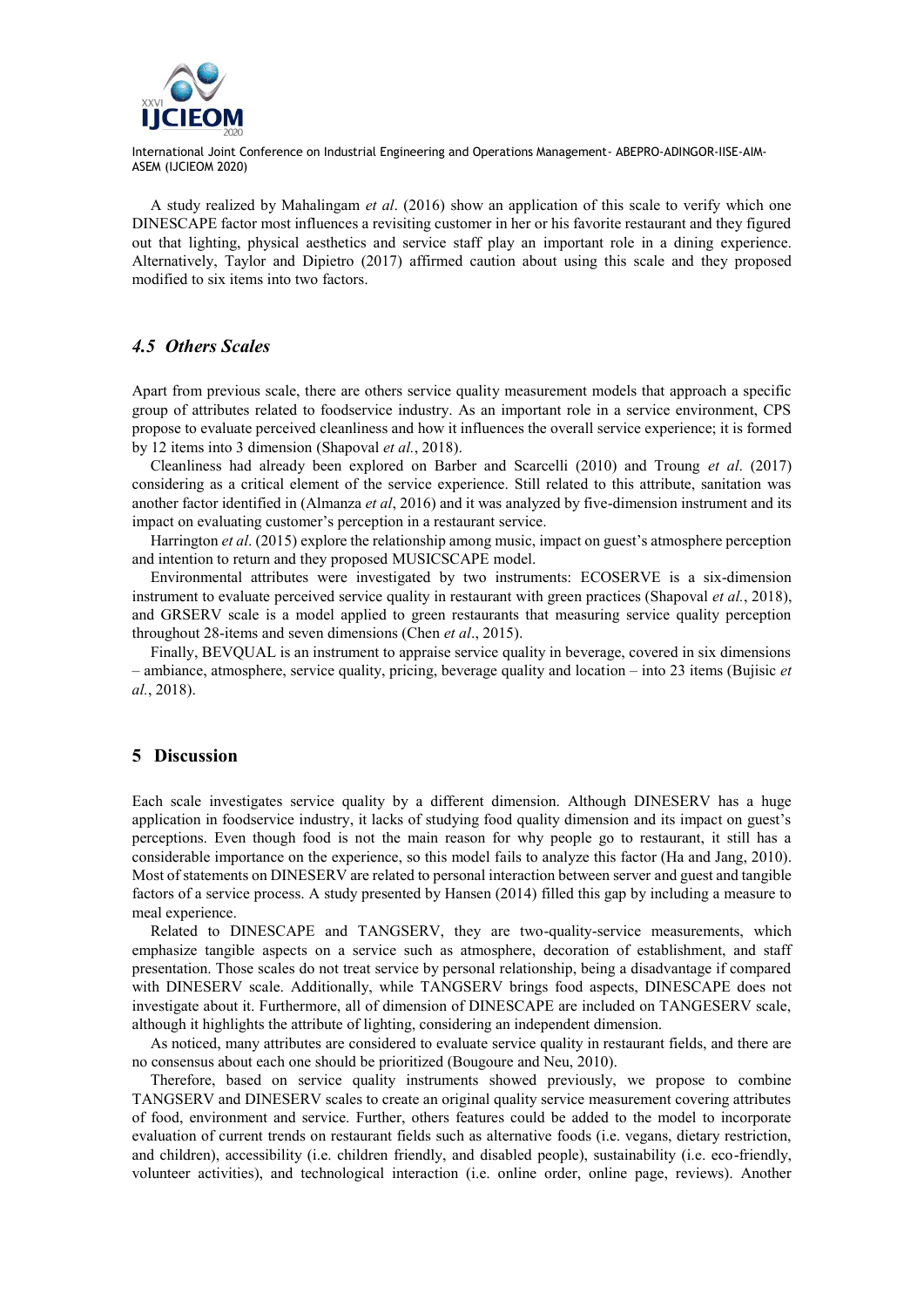

particularity of this scale is treating beverage as a dimension separated of food and validate how much this dimension is important in a restaurant experience.

A framework proposed distributes them into nine dimensions in order to overall evaluate the perceived service quality. It included tangibility, which contains ambience and cleanliness of physical environment; accessibility related to location and different groups of people; food quality that covers attributes of food and alternative foods; beverage; service valued by reliability and assurance; employee considering empathy, responsiveness and appearance; environmental-oriented; technological-oriented; and social interaction.

Social interaction was not considered previously as an attribute because it goes behind restaurant bounders, but it is an important factor that might could affect a perceived quality of a restaurant's service. Then, this measurement model not just considers basic attributes as food, service and tangibles; it also explores dimensions such as employees, sustainability, friendly-tech and beverage separately from the basics. Each dimension considered are initial equal important for ensuring a quality services to customers currently.

As a result, the restaurant service quality scale frequently used in the past can no longer assess new trends of foodservice industry such as sustainability and technological interaction; beverage and social interaction are overlooked; and staff are most investigated as an attribute of service dimension. For those reasons, we propose a new tool that beside investigates essential attributes that are needed to a food service being delivered, adding dimensions that covered the gaps of service quality measurements mentioned on previous sections.

The framework suggested was defined using nine dimensions as described following. And we consider a group of items to be judged on each dimension, and Table 1 summarizes them.

─ Physical Environment: judgment about the service environment such as temperature, light and design; also consider cleanliness and entertainment (Raajpoot, 2002; Ryu and Jang, 2008, Vos *et al*., 2019). It implies on willingness and enjoyment of consumers during an encounter.

─ Accessibility: practices to deliver access to-all such as children and seniors. Accessible facilities promote wellness (Dolbow and Figoni, 2015) and having the care of single customer.

─ Food quality: judgment about the food items such as taste and presentation of meals, variety of meal on menu, and alternative foods (Ryun *et al*., 2012).

─ Beverage: judgment about the drink items serve including temperature, presentation and variety of menu (Bujisic *et al.*, 2018).

─ Service: ability to performance as promised, pace and speed of service (Monica Hu *et al.*, 2009), prompt handling of complaints and reservation, and convenient operation hour (Meimei *et al*, 2010; Hsiao *et al*., 2016). It shows to customers how much the service is engaged with operational procedures.

─ Employee: factors related to appearance, competences and behavior of employees - willingness to help customers and personal treatment (Truong *et al.*, 2017; Yrjölä *et al*., 2019). Those items allow customers feel pleasure with individual way that are treated.

─ Environmental-oriented: commitment to green practices including water and energy efficiency and conservation, recycling program, eco-atmosphere, and waste reduction. Environmentally friendly services do effect on image of a restaurant and increase customers' loyalty and satisfaction (Kwok *et al.*, 2016; Cantele and Cassia, 2020; Myung and Hall, 2020).

─ Tech-oriented: use of technologies to make restaurants more innovative (i.e digital menu) (Yim and Yoo, 2020) and help to maintain information updated on online platforms (i.e. online payment, and online order). Making a restaurant tech friendly was identified as a new trend and it can help to deliver a convenient experience to customers, although Mhlanga (2020) says that a good meal is tech-free.

─ Social Interaction: effects of customers' interaction during service including customer dress, too-loud conversation (Song and Noone, 2017). It helps to make customers feel comfortable with a dinner experience.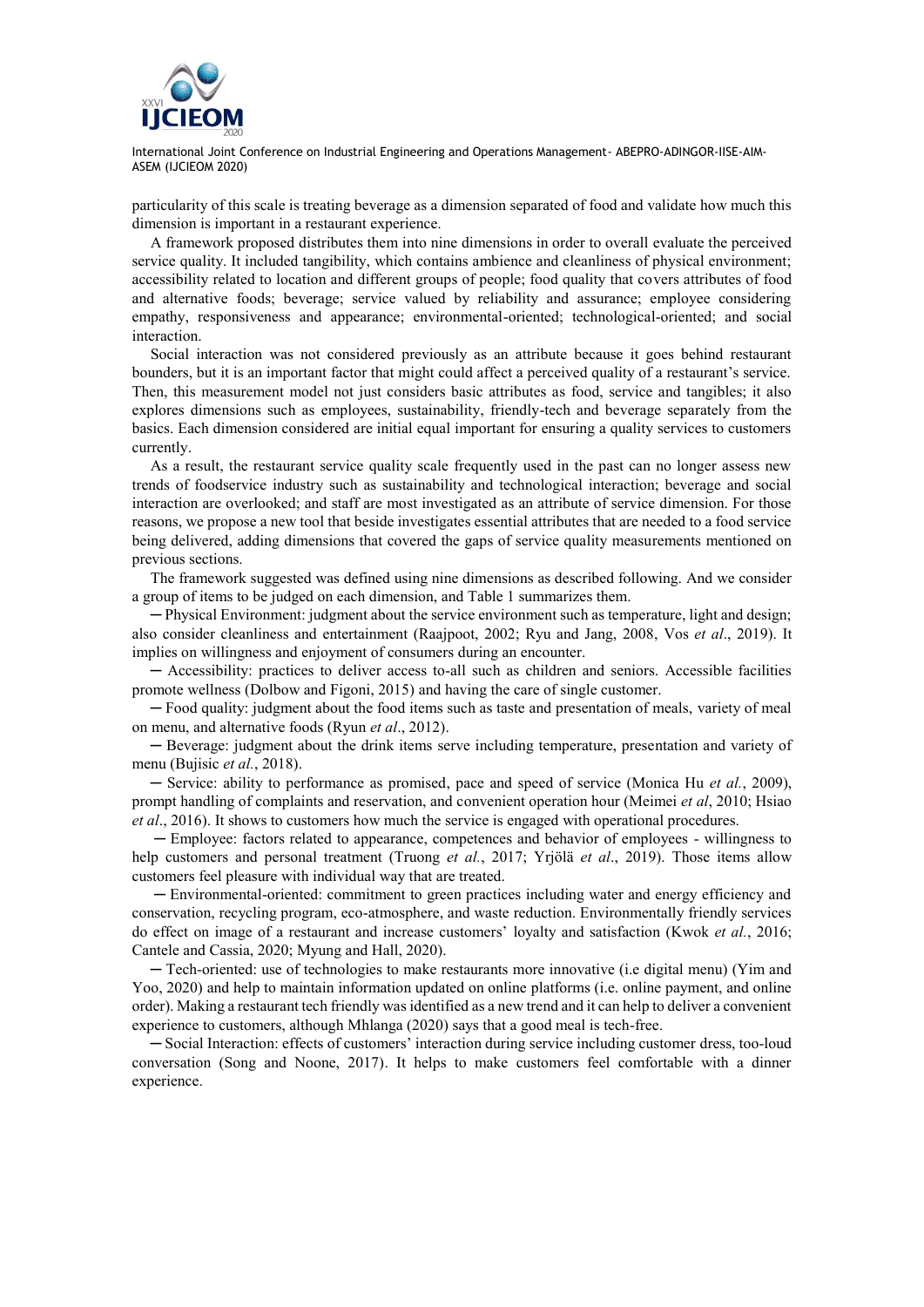

| Dimension              | <b>Attributes</b>                                                  |
|------------------------|--------------------------------------------------------------------|
| Physical Environment   | Cleanliness; atmosphere                                            |
| Accessibility          | Dining hall size; seating arrangement                              |
| Food Quality           | Item variety; portion size; food restriction;<br>food presentation |
| Beverage Quality       | Item variety; temperature                                          |
| Service                | Speed; waiting time                                                |
| Employee               | Appearance; empathy; security                                      |
| Environmental-oriented | Green practices; sustainable furniture                             |
| Tech-oriented          | Technologies                                                       |
| Social Interaction     | Crowding; noise                                                    |

**Table 1.** Dimension and attributes of quality service

# **6 Conclusion**

This conceptual paper has provided a discussion about scales on literature to assess perceived service quality of a restaurant experience such as DINESERV, TANGSERV and DINESCAPE. Additionally, it proposed a framework , which englobed main dimensions brought from previous studies – tangible, service and food quality - and added others – beverage, employee, environmental-orientated and tech-orientated – that was explored individually by researchers.

It hopes creating a general scale that could be applied to different restaurants styles to understand their particularities on service quality to customers and it could be possible to learn something from each other, in order to significantly improve and enhance the service quality of restaurant sector. It is intended that the proposal will fulfill the gaps mentioned from previous scales and offer a better understanding of the service quality of a meal encounter. Therefore, it helps for identification of components of service quality and then a design service accordingly creating loyal clientele.

Beside that the model investigates the impacts of restaurants' quality service attributes on customers' satisfaction and loyalty, their findings would has implication on three dimensions of sustainability: economic, social and environment. Firstly, understanding what service's weakness are contributes to highlight quality improvements that would be done and better outcomes can be achieved, and then available resources – financial, natural and human – can be allocated in an efficiently possible way. Secondly, as a delivery performance is aligned with consumers' desires, it increases confidence and create trust on foodservice sector and willingness to pay more, and therefore more job opportunities would be created, which collaborate to attract investments and improve the service economy. Finally, this study encourages for the commitment to environmental sustainable practices, as it has been a new trend on foodservice sector and those eco-friendly attributes has called attention of consumers.

This research supports the notion that many attributes are used to evaluating service encounters over different types of dining places. Clearly, it is an exploratory study and needs further validation and reliability analysis about appropriateness of the dimensions and sub-dimensions identified to be applied as a general tool for measuring perceived service quality on foodservice industry. It is recommended as next steps applying the model on one of commercial sector of foodservice industry such pizzeria or restaurants that serve a full service. Only then, can a fully understanding be achieved.

Therefore, this paper adds on literature a multidimensional instrument to overall assess the service quality in restaurant behind those elementary dimensions (food, service and environment), which have been considered important to the customer during a dining experience.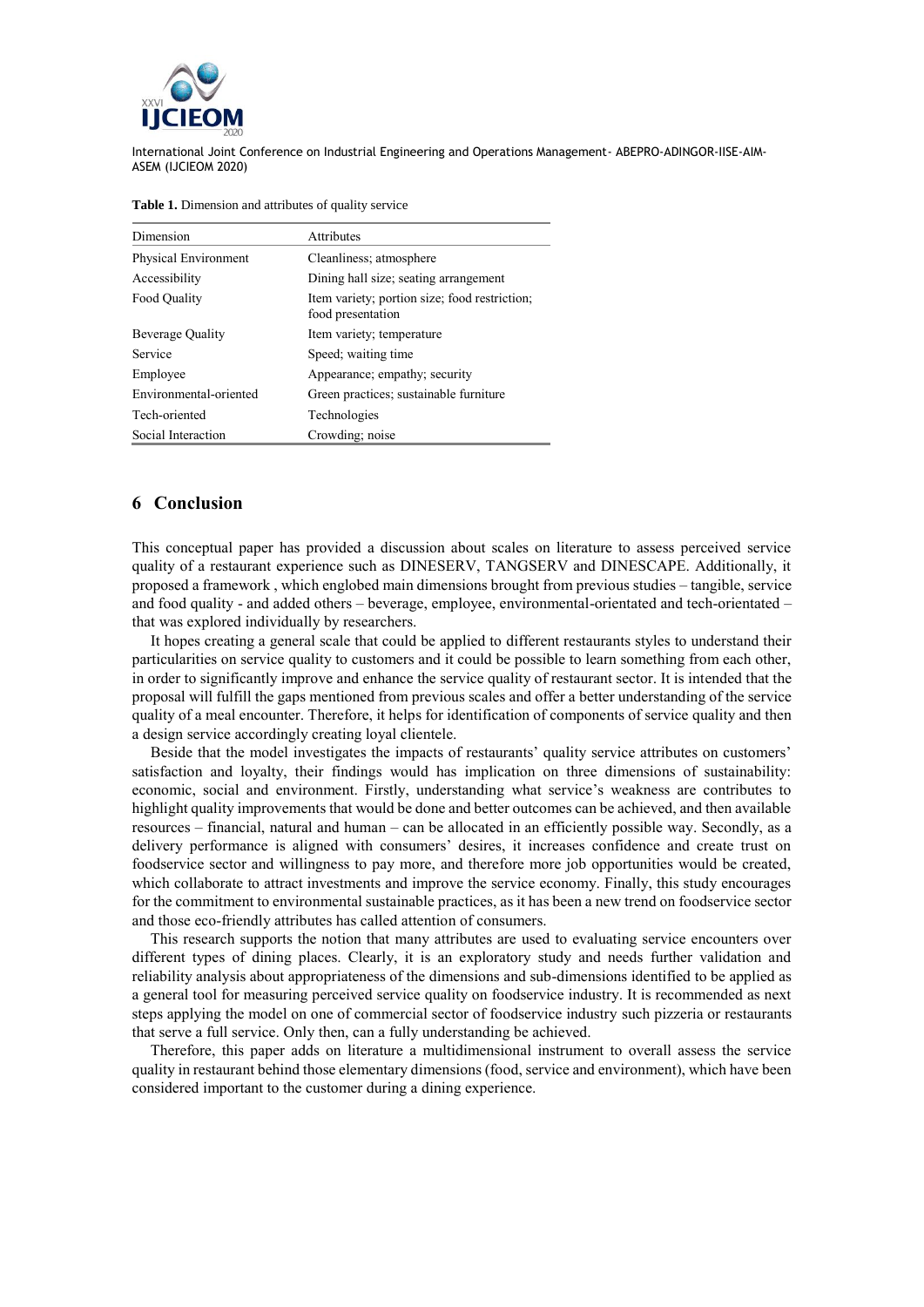

#### **Acknowledgements**

This study was financed in part by the Coordenação de Aperfeicoamento de Pessoal de Nível Superior - Brasil (CAPES) - Finance Code 001, and the Conselho Nacional de Desenvolvimento Cientifico e Tecnológico (CNPq).

#### **References**

- Adeinat, I. (2019), "Measuring service quality efficiency using dineserv", *International Journal for Quality Research*, Vol. 13 No. 3, pp. 591–604.
- Almanza, B. A., Park, H., Miao, L., Sydnor, S. and Jang, S.S. (2016), "Consumer perceptions and emotions about sanitation conditions in full-service restaurants", *Journal of Foodservice Business Research*, Vol. 19 No. 5, pp. 474–487.
- Asubonteng, P., Mccleary, K. J. and Swan, J. E. (1996), SERVQUAL revisited: a critical review of service quality, *The Journal of Service Marketing*, Vol. 10 No. 6, pp. 62-81.
- Bae, S., Slevitch, L. and Tomas, S. (2018), "The effects of restaurant attributes on satisfaction and return patronage intentions: Evidence from solo diners' experiences in the United States", *Cogent Business & Management*, Vol. 5 No. 1, pp. 1–16.
- Barber, N. and Scarcelli, J. M. (2010), "Enhancing the assessment of tangible service quality through the creation of a cleanliness measurement scale"*, Managing Service Quality: An International Journal*, Vol.20 No. 1, pp. 70–88.
- Bougoure, U. S. and Neu. M. K. (2010), "Service quality in the Malaysian fast food industry: an examination using DINESERV", *Service Marketing Quarterly*, Vol. 31 No. 2, pp. 194-212.
- Brown, S. W. and Swartz, T. A. (1989), "A Gap Analysis of Professional Service Quality", *Journal of Marketing*, Vol. 53 No. 2, pp. 92–98.
- Bujisic, M., Hutchinson, J. and Parsa, H. G. (2014), "The effects of restaurant quality attributes on customer behavioral intentions", *International Journal of Contemporary Hospitality Management*, Vol. 26 No. 8, pp. 1270–1291.
- Buttle, F. (1996), "SERVQUAL: review, critique, research agenda", European Journal of Marketing, Vol. 30 No.1, pp. 8-32. Cantele, S. and Cassia, F. (2020), "Sustainability implementation in restaurants: A comprehensive model of drivers, barriers,
- and competitiveness-mediated effects on firm performance", *International Journal of Hospitality Management*, doi.org/10.1016/j.ijhm.2020.102510.
- Chen, C. T., Cheng, C. C. and Hsu, F. S. (2015), "GRSERV scale: an effective tool for measuring consumer perceptions of service quality in green restaurants", Total Quality Management, Vol. 26 No. 4, pp. 355–367.
- Churchill, G. A. (1979), "A Paradigm for Developing Better Measures of Marketing Constructs", *Journal of Marketing Research*, Vol. 16 No. 1, pp. 64–73.
- Dahmer, S. J. and Kahl, K. W. (2020), *Restaurant service basics*. John Wiley & Sons, United States of America.
- Demir, P., Gul, M. and Guneri, A. F. (2018), "Evaluating occupational health and safety service quality by SERVQUAL: a field survey study", *Total Quality Management & Business Excellence*, doi:10.1080/14783363.2018.1433029.
- Dolbow, D. R. and Figoni, S. F. (2015), "Accommodation of wheelchair-reliant individuals by community fitness facilities", *Spinal Cord*, Vol. 53 No. 7, pp. 515-519.
- Gregoire, M. B. (2016), *Foodservice organizations: a managerial and systems approach*, Pearson, Boston.
- Grönroos, C. (1984), "A Service Quality Model and its Marketing Implications", *European Journal of Marketing*, Vol. 18 No. 4, pp. 36–44.
- Gummesson, E., Brown, S. W., Edvardsson, B. and Gustavsson, B. (2015), *Service quality: Multidisciplinary and Multinational Perspectives*, Lexington Books, United States of America.
- Ha, J., Jang and S. S. (2010), "Effects of service quality and food quality: The moderating role of atmospherics in an ethnic restaurant segment", *International Journal of Hospitality Management*, Vol. 29 No. 3, pp. 520-529.
- Hansen, K. V. (2014), "Development of SERVQUAL and DINESERV for Measuring Meal Experiences in Eating Establishments", *Scandinavian Journal of Hospitality and Tourism*, Vol. 14 No. 2, pp.116–134.
- Harrington, R. J., Ottenbacher, M. C. and Treuter, A. (2015), "The Musicscape Model: Direct, Mediating, and Moderating Effects in the Casual Restaurant Experience", *International Journal of Hospitality & Tourism Administration*, Vol. 16 No. 2, pp. 99–121.
- Hernon, P., Altman, E. and Dugan, R. E. (2015), *Assessing service quality: satisfying the expectations of library customers*, American Library Association, United States of America.
- Hsiao, Y.-H., Chen, L.-F., Choy, Y. L. and Su, C.-T. (2016), "A novel framework for customer complaint management", *The Service Industries Journal*, Vol. 36 No. 13-14, pp. 675–698.
- Katsigris, C. and Thomas, C. (2009), *Design and equipment for restaurants and foodservice. A management view*, John Wiley & Sons, United States of America.
- Keith, N. K. and Simmers, C. S. (2011), "Measuring Service Quality Perceptions of Restaurant Experiences: The Disparity Between Comment Cards and DINESERV", *Journal of Foodservice Business Research*, Vol. 14 No, 1, pp. 20-32.
- Kim, K. and Choi, K. (2019), "Bridging the Perception Gap between Management and Customers on DINESERV Attributes The Korean All-You-Can-Eat Buffet", *Sustainability*, doi: 10.3390/su11195212